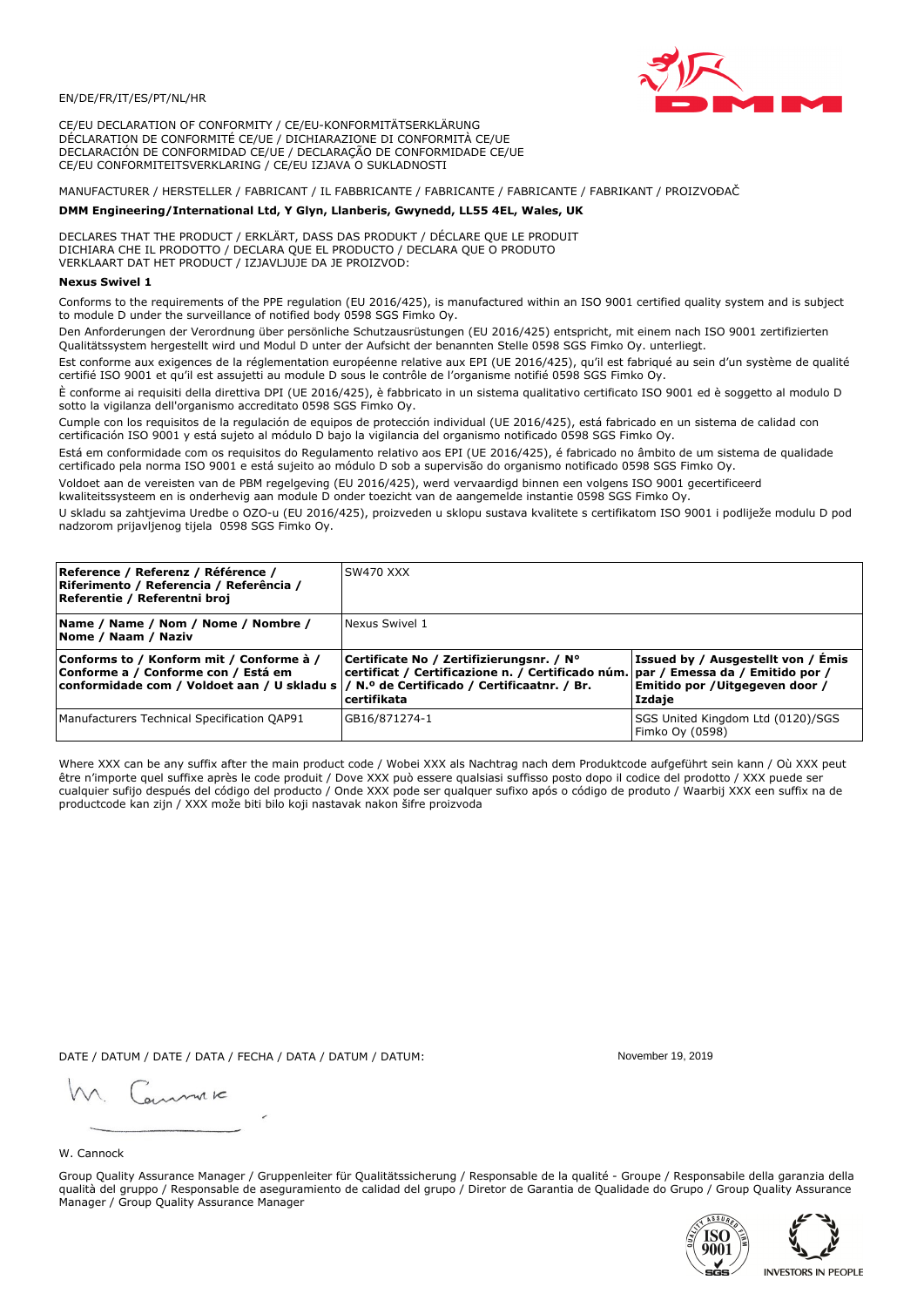

CE/EU-SAMSVARSERKLÆRING / CE/EU-FÖRKLARING OM ÖVERENSSTÄMMELSE CE/EU-VAATIMUSTENMUKAISUUSVAKUUTUS / CE/EU-OVERENSSTEMMELSESERKLÆRING DEKLARACJA ZGODNOŚCI WE/UE / CE/EU PROHLÁŠENÍ O SHODĚ CE/EÚ VYHLÁSENIE O ZHODE / DIKJARAZZJONI TA' KONFORMITÀ TAL-KE/UE

# PRODUSENT / TILLVERKAREN / VALMISTAJA / PRODUCENT / PRODUCENT / VÝROBCE / VÝROBCA / IL-MANIFATTUR

### DMM Engineering/International Ltd, Y Glyn, Llanberis, Gwynedd, LL55 4EL, Wales, UK

ERKLÆRER AT PRODUKTET / INTYGAR ATT PRODUKTEN / VAKUUTTAA, ETTÄ TÄMÄ TUOTE / ERKLÆRER, AT PRODUKTET / OŚWIADCZA, ŻE<br>WYRÓB / PROHLAŠUJE, ŽE PRODUKT / VYHLASUJE, ŽE VÝROBOK / JIDDIKJARA LI L-PRODOTT:

Overholder kravene i PVU-forordningen (EU 2016/425), er produsert innenfor et ISO 9001-sertifisert kvalitetssystem og er underlagt modul D under overvåkning av teknisk kontrollorgan 0598 SGS Fimko Oy.

Uppfyller kraven för PPE-reglerna (EU 2016/425), tillverkas inom ett ISO 9001-certifierat kvalitetssystem och är föremål för modul D under övervakning av anmält organ 0598 SGS Fimko Oy.

Noudattaa henkilönsuojaimia koskevan asetuksen (EU 2016/425) vaatimuksia, on valmistettu ISO 9001 -sertifioidun laatujärjestelmän mukaisesti ja että siihen sovelletaan ilmoitetun laitoksen 0598 SGS Fimko Oy.:in alaista D-moduulia.

Overholder kravene i forordningen om personlige værnemidler (EU 2016/425), er fremstillet i inden for det certificerede ISO 9001kvalitetssystem, og er underlagt modul D under overvågning af det bemyndigede organ 0598 SGS Fimko Oy.

Spełnia wymogi rozporządzenia w sprawie środków ochrony indywidualnej (UE 2016/425), jest produkowany w ramach systemu jakości zgodnego z ISO 9001 i podlega modułowi D pod nadzorem jednostki notyfikowanej 0598 SGS Fimko Oy.

Zařízení splňuje požadavky nařízení o osobních ochranných prostředcích 2016/425, je vyrobeno v systému řízení jakosti certifikovaném podle normy ISO 9001 a podléhá modulu D pod dohledem notifikované osoby č. 0598 SGS Fimko Oy.

Spĺňa požiadavky Nariadenia Európskeho parlamentu a Rady (EÚ) 2016/425 o osobných ochranných prostriedkoch, je vyrobený v rámci systému kvality certifikovaného podľa normy ISO 9001 a podlieha modulu D pod dohľadom notifikovaného orgánu č. 0598 SGS Fimko Oy.

Jikkonforma mar-rekwiżit tar-Regolament dwar il-PPE (UE 2016/425), u huwa manifatturat f'sistema ta' kwalità certifikata għall-ISO 9001 u soggett għall-modulu D taħt is-sorveljanza tal-korp notifikat 0598 SGS Fimko Oy.

| <b>Referanse / Referens / Viite / Reference / Nr</b> SW470 XXX<br>referencyjny / Reference / Značka /<br>Referenza                                                                                                        |                                                                                                         |                                                                                                         |
|---------------------------------------------------------------------------------------------------------------------------------------------------------------------------------------------------------------------------|---------------------------------------------------------------------------------------------------------|---------------------------------------------------------------------------------------------------------|
| Navn / Namn / Nimi / Navn / Nazwa /<br>Jméno / Názov / Isem                                                                                                                                                               | Nexus Swivel 1                                                                                          |                                                                                                         |
| Overholder / Uppfyller kraven för / Vakuus<br>myönnetty perustuen standardiin: /<br> Overholder / Spełnia wymogi / Je ve shodě s $ \check{\mathsf{C}}$ . certifikátu / Čertifikat Nru<br>/ Je v zhode s / Jikkonforma ma' | Sertifikatnr. / Certifikatnr. / Sertifikaattinro /<br>Certifikat nr. / Certyfikat nr / Č. certifikátu / | Utstedt av / Utfärdat av /<br>Myöntänyt / Udstedt af / Wydany<br>przez / Vydal / Vydal / Mahrug<br>minn |
| Manufacturers Technical Specification QAP91                                                                                                                                                                               | GB16/871274-1                                                                                           | SGS United Kingdom Ltd (0120)/SGS<br>Fimko Oy (0598)                                                    |

Der XXX kan være ethvert suffiks etter produktkoden / Där XXX kan vara valfri ändelse efter produktkoden / Jossa XXX voi olla mikä tahansa tuotekoodin jälkeen tuleva liite. / Hvor XXX kan være ethvert suffiks efter produktkoden / gdzie XXX może być dowolnym przyrostkiem po kodzie produktu / Kde XXX může být jakákoliv přípona za kódem produktu / Kde XXX môže byť akákolyek prípona za kódom výrobku. / Fejn XXX jista ikun kwalunkwe suffiss wara l-kodići tal-prodott

DATO / DATUM / PÄIVÄMÄÄRÄ / DATO / DATA / DATUM / DÁTUM / DATA:

November 19 2019

annuic

W. Cannock

Group Quality Assurance Manager / Group Quality Assurance Manager / Group Quality Assurance Manager / Group Quality Assurance Manager / Kierownik ds. Zarządzania Jakością Grupy / Group Quality Assurabce Manager / Manažér riadenia kvality v rámci skupiny / Maniger tal-Assigurazzjoni tal-Kwalità tal-Grupp